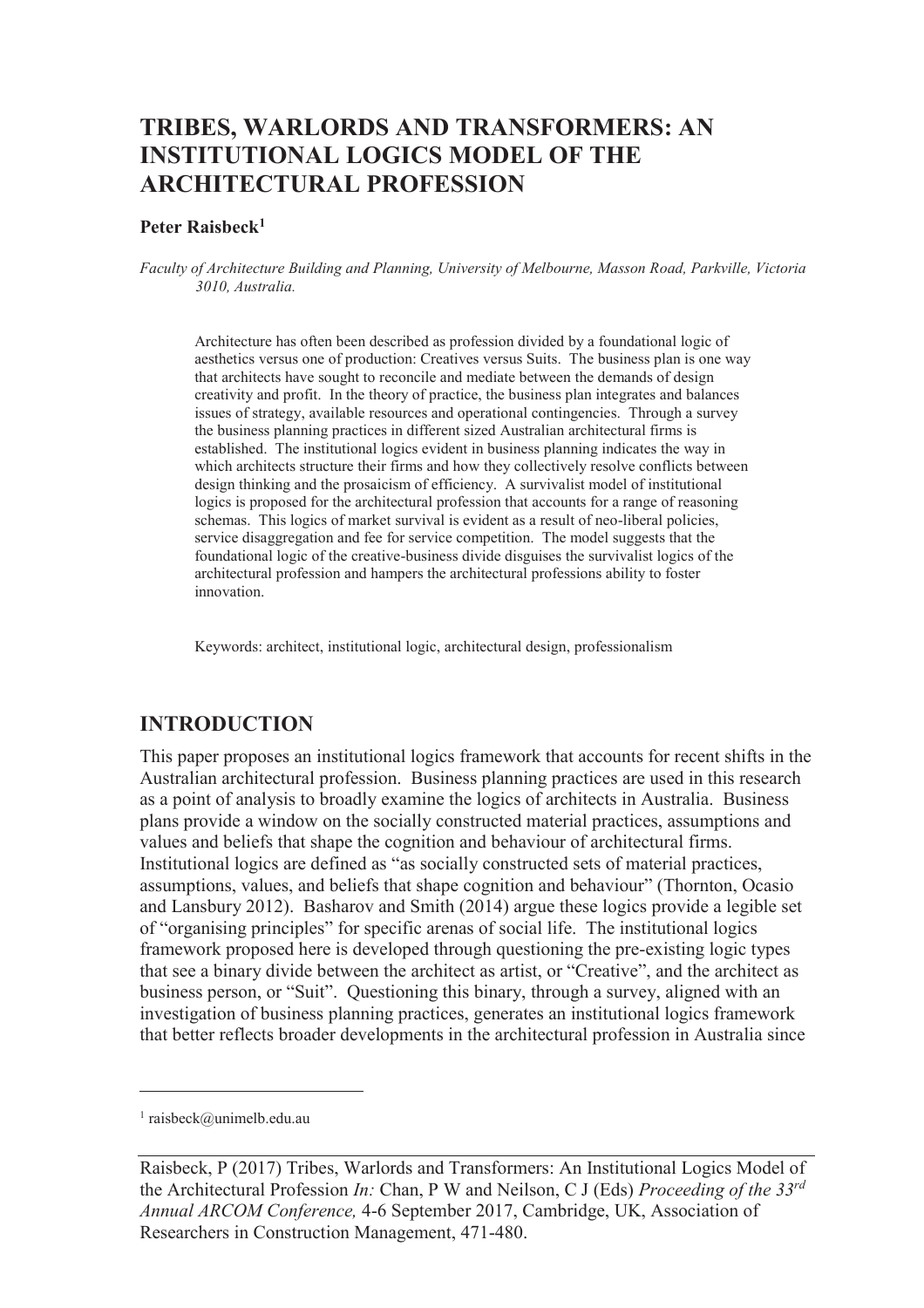the 1980s. This emergent framework indicates how the institutional logics approach might be further developed in studies focused on architects in the future.

### **Shifting Institutional Logics**

Debates around material practices, values and shifting institutional logics and architects are evident in a special issue of Building Research & Information devoted to "New Professionalism" (BRI 2013: 40:1). Here Duffy and Rabeneck argue that the rise of neoliberalism since the 1970s has eroded trust in architects as a profession; engendering a scepticism, both within the construction industry and more broadly, of the architect's specialist knowledge. They argue architectural knowledge is increasingly being created by competitors and architects may no longer have the institutional structures to resist this. They sound the warning on the basis of: commoditisation of workflows through technology, knowledge concentration in large multidisciplinary firms and the capture of intellectual capital, once the province of architects by contractors, subcontractors, product suppliers and IT providers along supply chains (Duffy and Rabeneck, 2013).

In the same issue of BRI, Bordass and Leaman (2013) contend that the built environment professions, such as architects, have a key role to play in the Anthropocene and are vital to gaining sustainability outcomes. They argue for a "middle role" for architects between supply chains and specialist knowledge mega-firms. To adopt this role, they assert that professionals with disciplinary expertise must adapt their institutions, in order to overcome what they see as two dangers arising from the ongoing commodification of expert knowledge. The first is, a managerialism that constrains freedom, and the second, the contexts that privilege regulations and bureaucracy. In response and concurring, Bresnan (2013) noted that architects are constrained from undertaken collaborative actions because of current divisions of labour. Arguing that, if architects are to be orientated towards sustainability then studies that recognise, "the complex institutional and organizational terrain within which established and emergent professional groups act and interact", are needed (Bresnan 2013).

Alongside market competition and the need to address sustainability another shift in institutional logics relates to the institutional logics of gender. This is evident in an Australian ARC grant entitled Equity and Diversity in the Australian Architecture Profession: Women, Work, and Leadership. The grant researchers found that as of January 2013 there were 11,743 members of the Australian Institute of Architects (AIA) yet only 28 % of these people were woman. Many of these woman (65%) were in the AIA membership categories made available for people who are not registered architects (affiliate, graduate and student). Whilst woman have been graduating from the schools of architecture in Australia in roughly equal numbers since the 1980s, only 14% of female architects identify as either Sole Practitioners, Partners and Directors/Principals of architectural practices. These researchers have now formed an incorporated association called Parlour. Indicative of the crisis in the Australian profession Parlour has produced a series of accessible guides on equitable practice. Pointing to a shifting logics in the profession these guides include resource material and narratives on pay equity, career progression, work-life balance, overtime issue, leadership and negotiation.

### **Pre-existing Logics**

The shifting logics of commodification, the need for innovation around sustainability and gender balance in the profession are in contrast to the entrenched logics that characterise architects. One of the influential strategic frameworks specifically applied to architects is Weld Coxe's super-positioning framework (Coxe, et al., 1987). Coxe's work indicates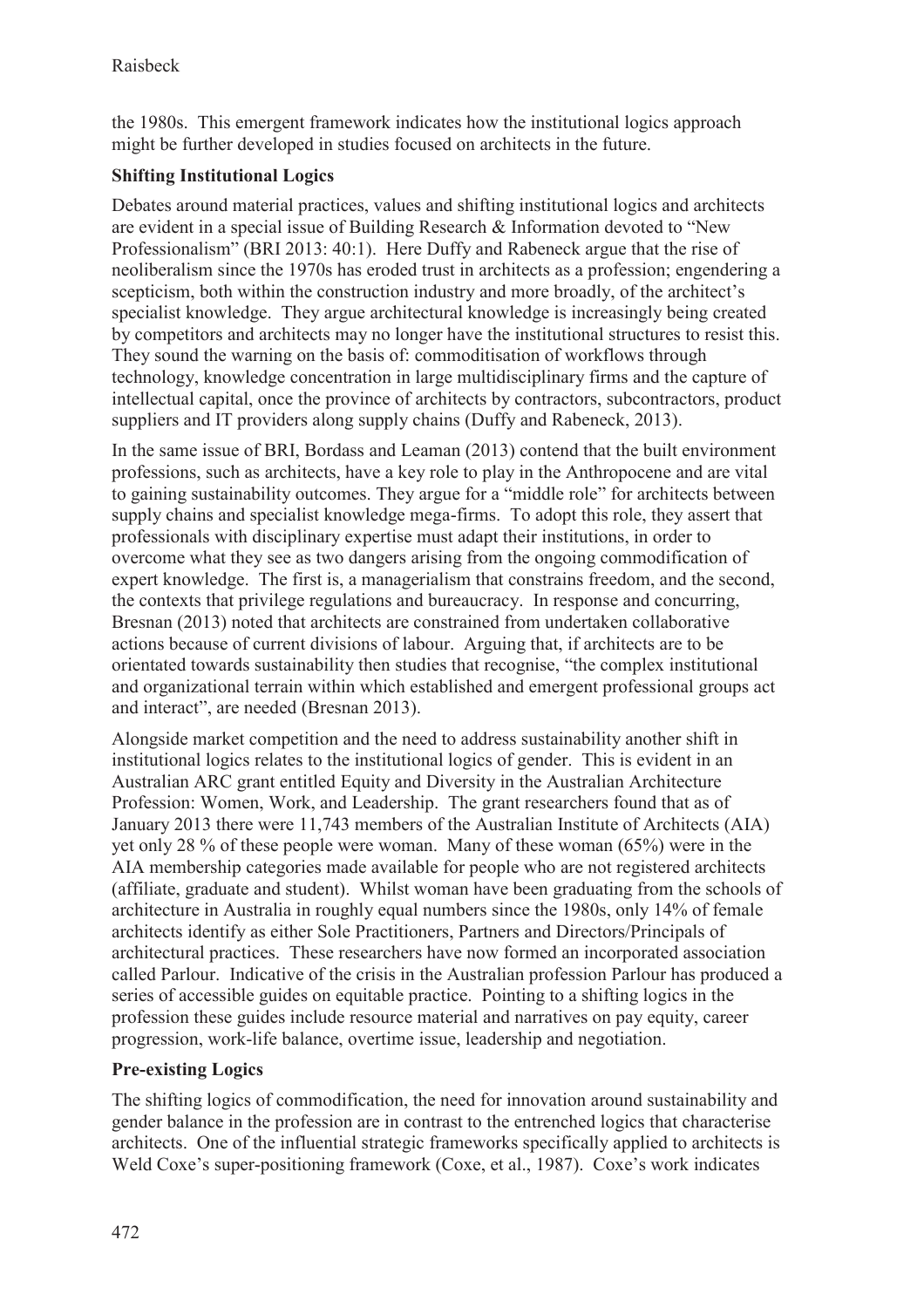the institutional logics that underpin the professional services firm in the 1980s and 90s. Coxe categorised architectural firms along two different strategic dimensions. The first dimension is a binary. This dimension is based on participation: "Professional" passion or "Business" drive. In other words, is the firm a Practice-based business where the firm's owners or employees get value, personal or otherwise, from doing the work? Or, is it a Business-based practice where the impetus is to focus on earnings and making a profit. The second Coxe dimension is threefold and based on how the work is approached. This framework distinguishes three types of activities: Delivery, Service and Idea. Delivery is getting the job done, Service is focus on the relationships and Idea, is of course, a focus on design attributes of the project. Over time firms migrate from being Practice-based and Idea focused to being Business-based practices with a focus on either delivery or service. (Coxe, 1987).

In Australia, another area where an entrenched and pre-existing institutional logics exists is in relation to accreditation standards which have since 1990 been administered by the Architects Accreditation Council of Australia (AACA). The National Standard of Competency for Architects (NSCA) establishes standards for architectural education and assessment of professional competency. The standards are described as the "activities involved in the practice of architecture." The standards are underpinned by a set of ideas concerning practice management which is described as firstly "the holistic understanding and organisation of the business and profession of architecture in relation to delivering projects." Involving little to do with an external facing outlook because "It involves the knowledge and execution of the processes involved in providing architectural services" as well as "the knowledge and implementation of appropriate systems to establish and maintain an architectural practice" and "the knowledge and enactment of the broad range of ethical and legal obligations required of a Professional Practitioner." (NSCA website 2016)

As Ghemawat (2002) notes capitalism has seen waves of various business fads and cycles too numerous to mention. Yet, the Australian system of architectural accreditation appears to eschew matters related to business strategy, planning and implementation, innovation and entrepreneurship. In this system, technocratic regulation and a legalistic logic constrains both practice and architectural education. Derived from the law of Torts a professional architect is one who "can demonstrate the standard of skill, care and diligence widely accepted in Australia for competent professional architectural practice."

McNeill describes the globalisation of architectural practice and locates architectural design in a global system (McNeill 2009). He, amongst others (Sklair 2006, Sklair and Gherardi 2012), traces the trajectories of star architects and the way in which these architects constitute the global architectural system. Related to these "stars", he examines and questions the rise of large integrated services firms in this global system. For example, he notes that the rapid growth of AECOM is indicative of a sensibility that views architecture as being "under-skilled" and "under-scaled", and whilst the media "tends to put the architect at centre stage", this is despite a global system and a "corporate reality, which is that architects are no longer the key agents in the production of space (if they ever were)" (McNeill, 2009: 380). In another study of the Pritzker prize winners Heynen looks at the identity of the star architects arguing that "the traditional role model for architects has been gendered male" and this construction centres on male genius, gendered descriptors of avant-garde practice (cutting edge, innovative, daring, original) as well as the idea of individual "authorship." Heynen sees this latter term tied to notions of male genius, virility, integrity and authenticity. All of which, as Heynen notes and is well known, is exemplified in Ayn Rand's book '*The Fountainhead*'.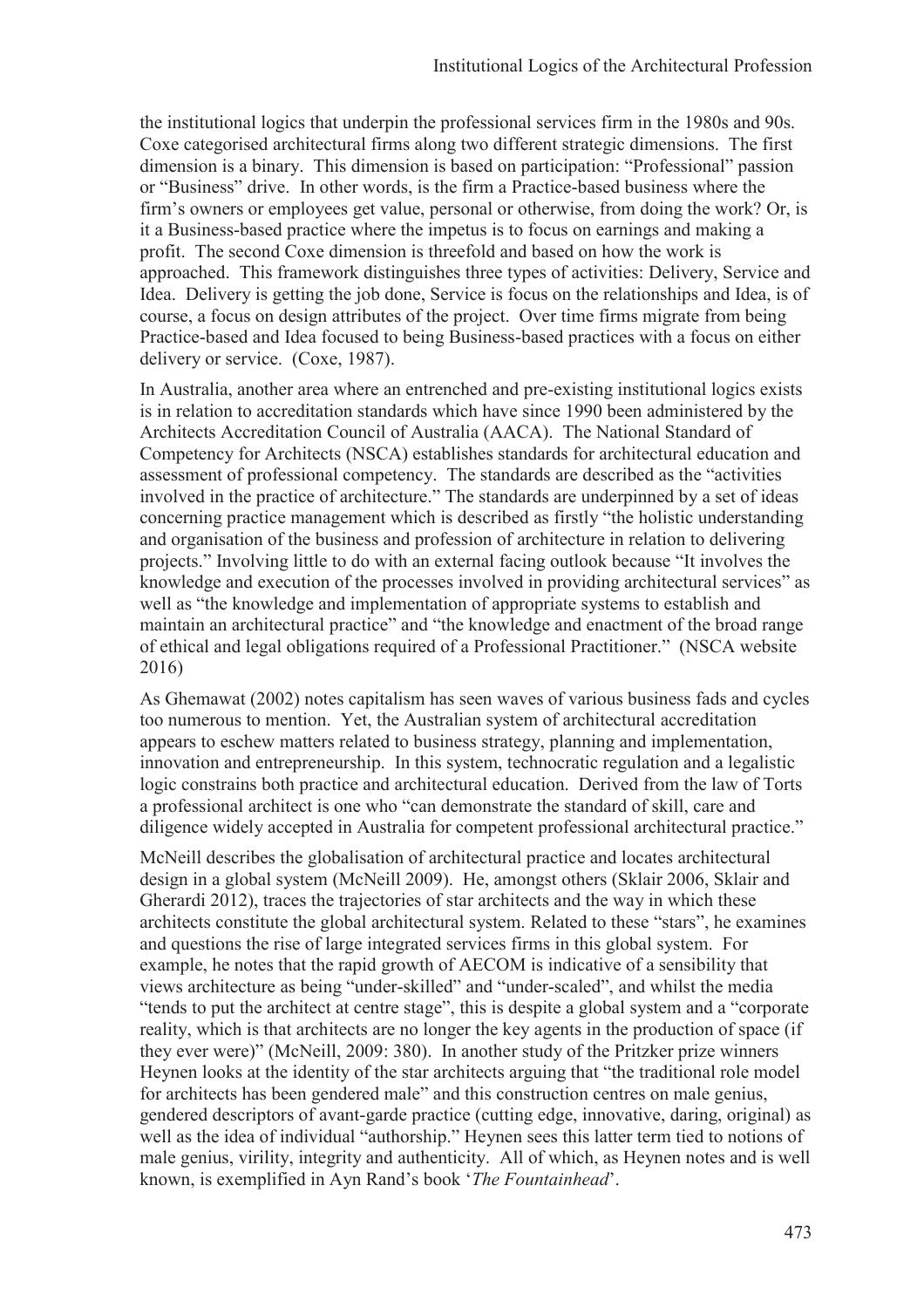The above perspectives indicate the need to revise the institutional logics which underpin architectural practices. However, no studies in Australia have explored the institutional logics of architectural practice. Thornton, Jones and Kury (2005) use an institutional logics framework that is a dialectic between two different types of architects. They denote these logics in binary terms as an aesthetic logic and an efficiency logic. Predictably, the aesthetic logic is represented by the "designer-architect" and the efficiency-logic is represented by the architect as "engineer-manager". However, this binary framework is based on their own linear and somewhat naïve summary of architectural history in the 20th Century. It is a binary of ideal types that does not account for neo-liberal economics, competition for saleable knowledge, technology shifts, the fragmentation of the profession in different countries, nor the professions globalisation since the 1990s; and as importantly, issues around gender diversity.

A central issue of the institutional logics methodology is the tendency to reifying of a set of logics and then locate actors within that. Besharov and Smith (2014) argue for the need to develop a multiplicity of logics in order to account for nested, intertwined and interconnected logics. To an extent, this points to the need to develop new models of institutional logics. Ideally, frameworks of institutional logics must resist a reliance on reified, stereotypical, singular, dominant, binary or homogenous approaches to logics; as they argue it is important to recognise that "wide variation in how multiple logics manifest internally" Besharov and Smith (2014). As Linderoth notes (2016) in a discussion of organisation principles across industries institutional logics is shaped by an "interplay among elements in the institutional properties" and not simply binary properties. But for the researcher avoiding stereotypical approaches may be difficult. For example, Jia et al., (2107) appear, at first glance, to reify a binary logic in the construction safety field; resulting in an institutional logics employing a binary logic of religion (Confucianism vs. Pragmatism). But this conceptualisation is based on Friedland and Alfords (1991) societal logics and arguably the concept could include any number of religious categories. But, the tripartite of survivalist logics discussed below (Table 2) suggests that emergent institutional logics, could both be framed, extended and interpreted along a spectrum and incorporated into more dynamic models of institutional logics

## **RESEARCH DESIGN**

A survey questionnaire was devised to directly discern if the binary of designer-architect Creative vs. Suit, was prevalent in the business planning practices of Australian architects. In other words, the primary research question was to see if this binary was an evident or emergent logic in architectural profession. It was felt that a questionnaire survey would best discern prevailing attitudes amongst the profession prior to more detailed research.

In the third section of the survey questions were asked that directly explored if a binary of institutional logics existed between architects as creatives and as suits. Questions around the pre-existing logics of Coxe's distinctions of Practice based or Business Based practice were asked. Thornton, Jones and Kuris (2005) ideal types of institutional logics were built into subsequent questions. For example, Sources of Legitimacy and Authority were explored though a non-forced Likert ranking question which asked "Do you think strategic and business planning is important in order to enhance" either managerial practices, firm efficiency, firm scale and scope or reputation, design outcomes or design practices of the firm. Table 1 summarises the survey questions based on the characteristics proposed by Thornton Jones and Kury (2005). Later research might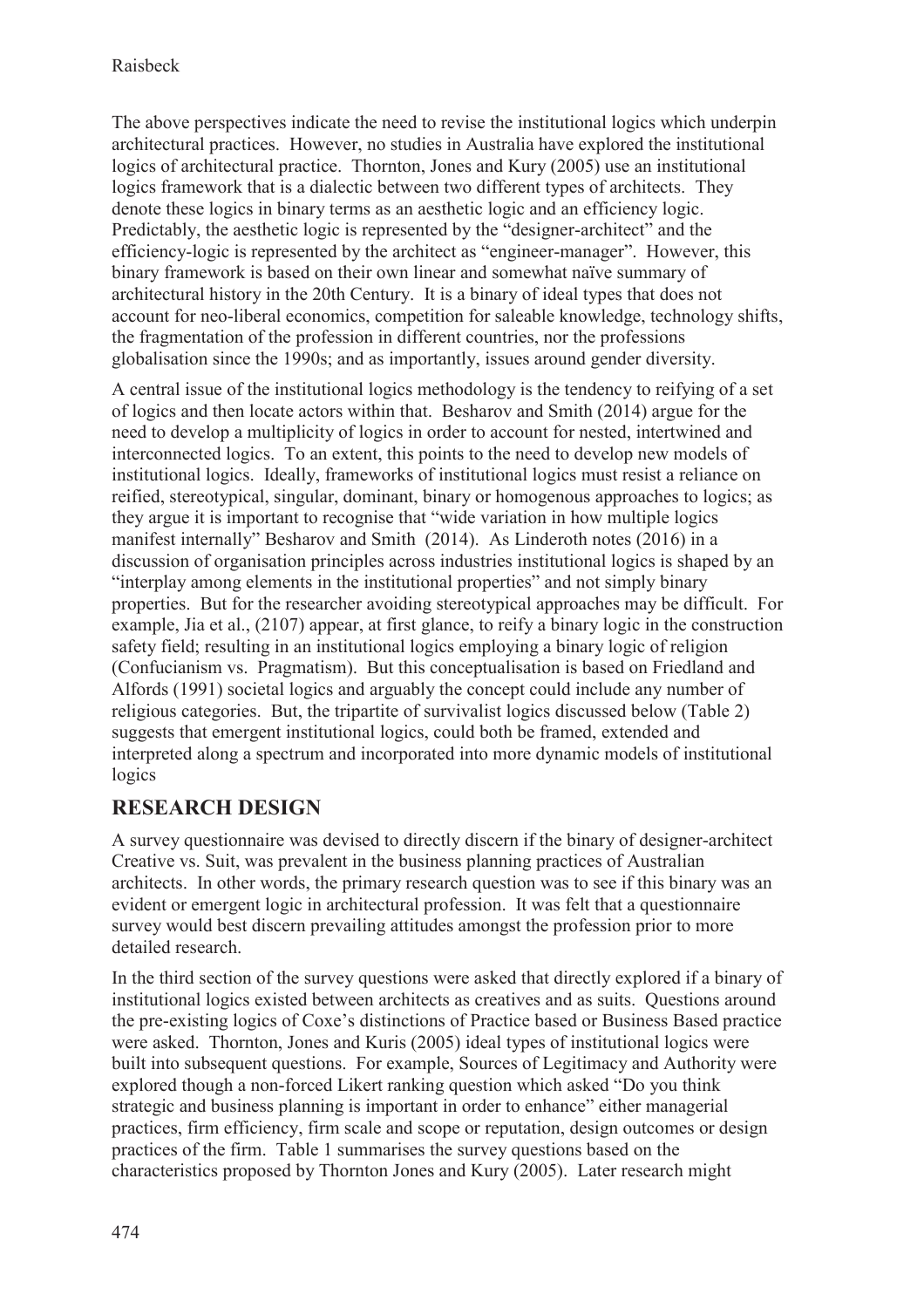develop different characteristics possibly employing the same methodology evident in the contribution of Jia et al., (2017) regarding the logics of safety management.

The survey employed a gradated Likert scale (1 to 5) without a forced ranking for survey questions as this might then provide false positives that a clear binary distinction existed between Creatives and Suits. The survey was designed in three sections. The first section in the survey focused on firm demographics, history and outlook. In the second section a number of broad questions were asked about business planning practices.

## **SURVEY RESULTS**

An email pool of around 1793 architects were invited to respond to the survey. The database used was database of mainly members of then Australia Institute of Architects that had been compiled in previous years. There were 129 (7.1%) responses. Given the low response rate later research on this topic will limit the overall size of the pool.

| Characteristics                                         | Aesthetic Logic                                                         | Efficiency Logic                                                                                |  |
|---------------------------------------------------------|-------------------------------------------------------------------------|-------------------------------------------------------------------------------------------------|--|
|                                                         | Creatives: Architect as Artist-<br>Entrepreneur                         | Suits: Architect as Engineer-<br>Manager                                                        |  |
| Economic System                                         | Personal Capitalism. Local and<br>Regional Capitalism                   | Managerial Capitalism. Global<br>Capitalism                                                     |  |
| Sources of Identity                                     | Creatives                                                               | <b>Suits</b>                                                                                    |  |
| Sources of Legitimacy<br>and Authority (Question<br>11) | Reputation of Architect, design<br>outcomes and design practices.       | Efficiency of managerial and<br>design practices, scale and scope<br>of firm                    |  |
| Basis of Mission<br>(Question 12)                       | Personal Reputation of firm<br>with clients, Win prestige and<br>Awards | Knowledge and range of<br>specialisations Reach of firm into<br>new markets.                    |  |
| <b>Basis of Attention</b><br>(Question 13)              | Resolve Design Problems                                                 | Resolve Firm's future IT<br>infrastructure.                                                     |  |
| Basis of Strategy<br>(Question 14)                      | Prestigious Sponsors, Patrons<br>and clients win Design<br>Competitions | Increase corporate clients Stable<br>and recurring client base Increase<br>markets for services |  |
| Governance Mechanism<br>(Question 15)                   | Atelier Professional Knowledge                                          | Partnership/Ownership Corporate                                                                 |  |

*Table 1: Binary Institutional logics model (This authors terms in italics)* 

First section results: most firm respondents were from small firms reflecting the Australian profession at large. Many of the respondents stated that their main area of work was in the area of housing. 68% stated that they did single bespoke housing and 52% medium density and 30% high-density. Far fewer firms undertook specialised areas such as ESD advice (22.45%), Urban Design (35.71%) Heritage Advice (22.45%) and Urban Planning (23.47%). Outside of housing the largest area of work was Commercial (48.98%) and then Community (39.80%). Clearly, the stereotype of the design architect who turns down commercial work because it is by its nature driven by financial profit is a fallacy. It would appear from these results that architects are primarily reliant on housing for their income and may do any commercial work that comes along.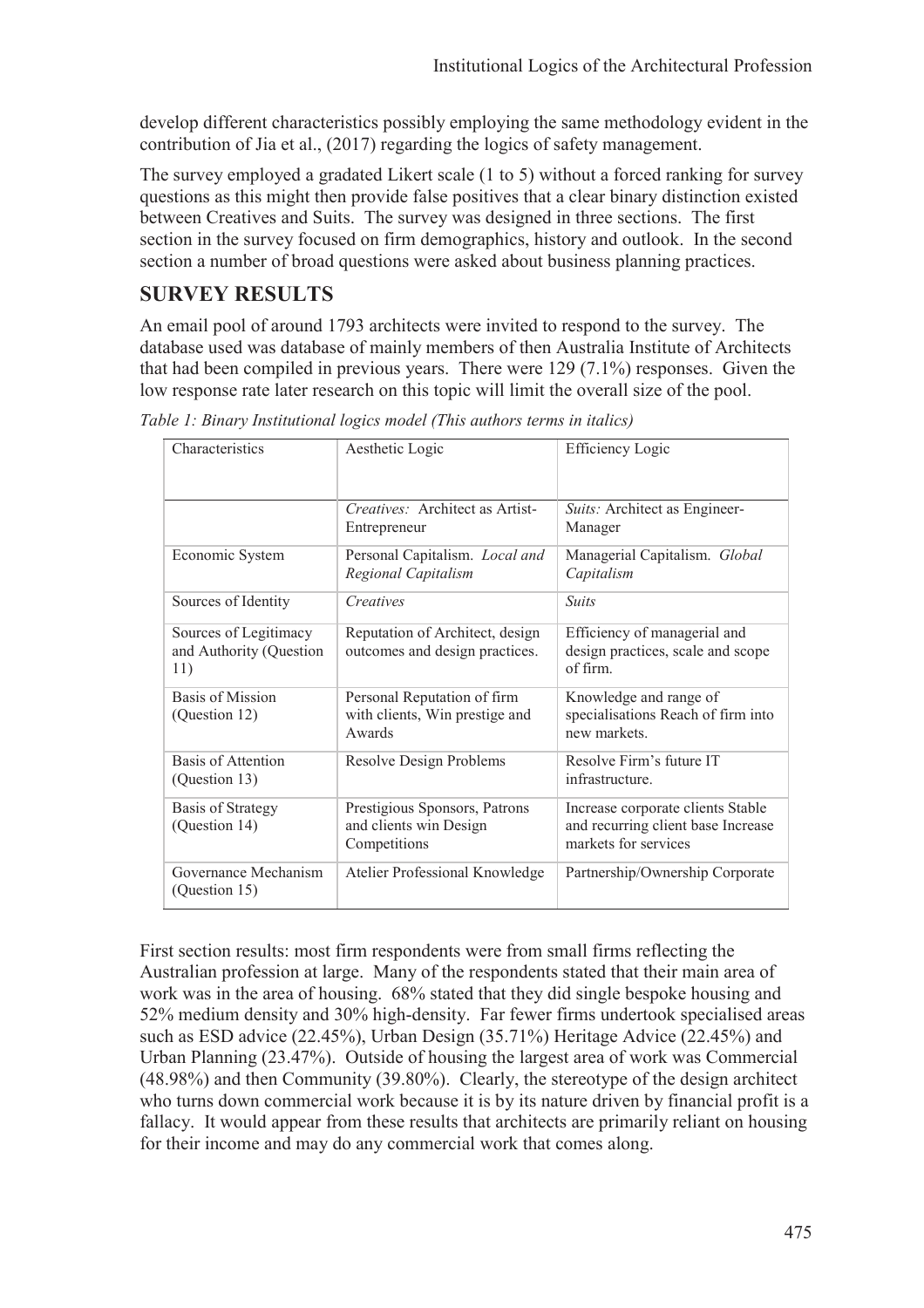Second section results: 83% of respondents felt that strategy formulation and business planning should be either have a great deal or a moderate amount of focus at architecture schools. As one respondent noted "I think it is sorely lacking and needs to be addressed in architectural education." Going on to say that "The culture of the 'all-nighter' is a classic example of poor time management and acceptance of unrealistic deadlines." Measure by weighted averages on the Likert scale respondents were evenly divided around the Weld Coxe strategic dimensions. The vocation of architecture and producing designs that serve society (Weighted Average: 4.15) was only slightly ahead of a focus on "Creating tangible benefits for both the firm and its clients." Whilst relatively evenly spaced, firms appeared to think that their practices were more intent on creating well-built and compliant designs (4.29) and providing services that built relationships (4.38) over and above the drive for unique architectural designs that exhibit firm expertise and innovation (3.97).

Third section results: Business planning practices were evident in some firms but almost 56% of practices said that their business plans were either non-existent or they had not been updated for more than year (30%). Only 19.47% of firms had a regular strategy and formulation and business planning cycle and 14.9% said that their plans were regularly updated. In a subsequent question 31 of architects stated that business planning was a part of an ad-hoc and organic response to the work at hand.

Despite the above lack of business planning there was strong support for integration between design thinking and business planning processes. Respondents felt that strategy decisions in the firm were not primarily the domain of either design architects (23.33%), business orientated directors (6.45%) but by both (33.33%) or as part of a collaborative process between staff and all directors (22.58%). Respondents felt that business planning and design thinking were integrated and complementary activities rather than opposed activities. Most respondent agreed that Strategic thinking and business planning can be regarded as a design exercise (3.78) and that the purpose of a business plan is to integrate strategic, business and design knowledge (3.70).

Paradoxically, despite the lack of business plans, business planning was seen as being more important that the firm's mission be to reach new places or markets (4.11), or increase the firms range of specialisation (3.36), build reputation with clients (3.91) rather than help win prestigious awards (3.36). Business planning, as a focus or basis of attention, suggests architects would rather use it to focus on future technological infrastructure (3.98) than design problems (3.22). Architects also responded that as a basis of strategy business planning could enhance a stable and recurring client base (4.07) and new markets (3.57), rather than a win design competitions (3.01) or obtain prestigious clients or patrons (3.47).

# **DISCUSSION**

The above results suggests that in practice architects have adopted a more inclusive "both-and" view in regards to the binary distinction between Creatives and Suits. This suggests that a different institutional logics is at play in architectural firms rather than a logics based on a simple binary. This is different to the logics suggested by Coxe's conceptualisation. The results suggest that architectural firms recognised the value of strategy and business planning even if they were unable to embark on their own business planning exercises. Most respondents appeared to value equally, or rank design values below, more managerially orientated business values. A sharp distinction would be evident if there appeared to be a polarisation in the results between designs orientated values and business values in survey responses.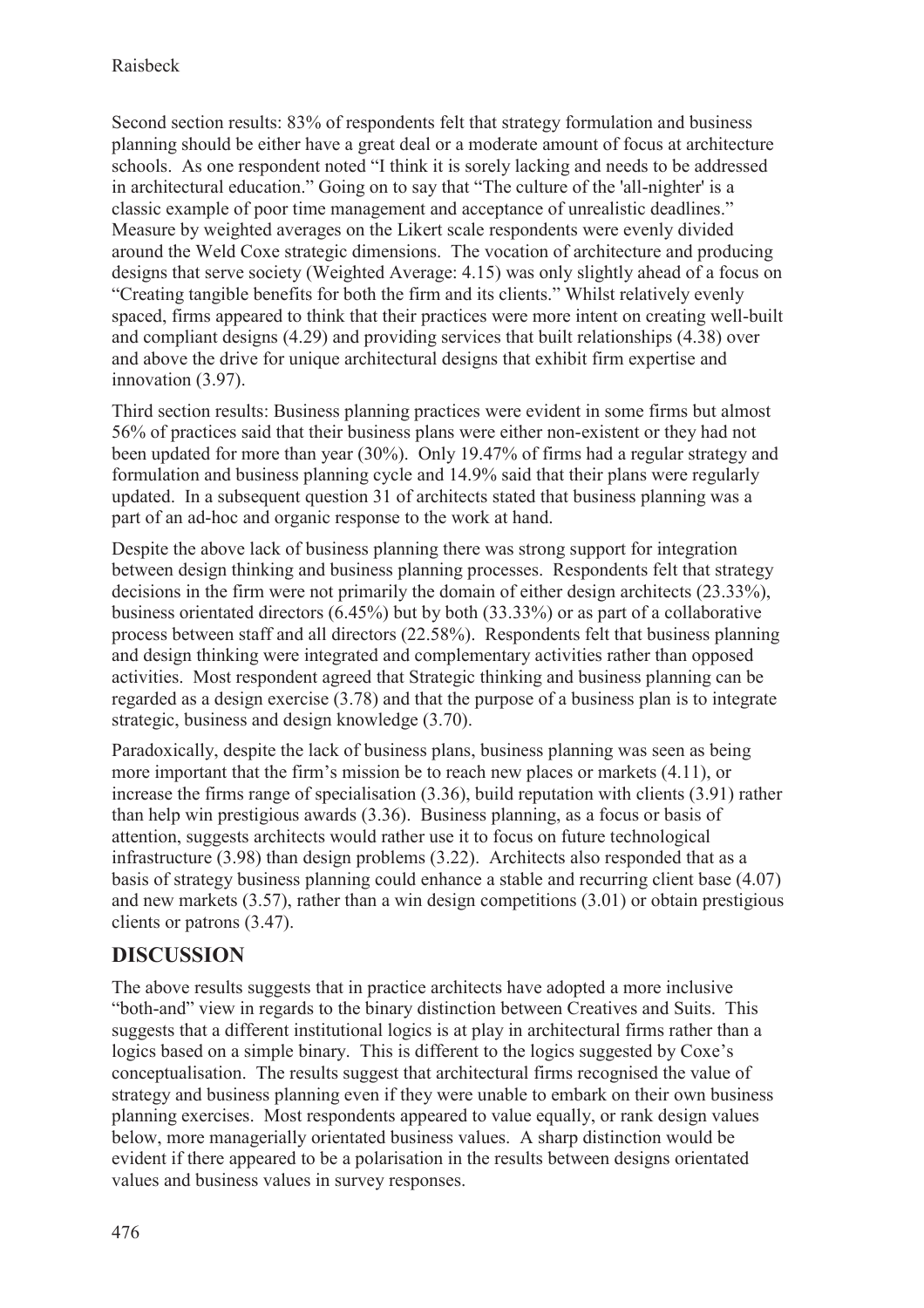Comments from the survey respondents reveal, the differences between large and small firms, and a survivalist logic that is at play. As one respondent noted in relation to developing specialist areas of knowledge "Close contact and reach to each specific interest is paramount to both survival and reputation broadly in community and profession." Another respondent stated that for small firms there was "often the constant switch between short-term project related issues and longer term goals, and making sufficient profit to be able to fund longer term thinking (and when we do, we are too busy!)." The solutions offered by respondents to the dilemmas facing smaller firms was to "operate on a cooperative model as it is the only way." But as one respondent from a regional practice noted. "We have had very unsuccessful JV experience with large corporate architectural firms" going on to say that the "experience has left us very disillusioned as we have realised that our salaries are very low when compared with the charge out rates of these big strategic practices." Then stating that "Sadly design expertise is not rewarded in our neck of the woods."

Survivalism is also evident in other responses such as, "I really think that in the majority of firms, business planning is considered a secondary activity after design. There are many firms that have been active for decades that still struggle with fees and getting paid." As another respondent lamented: "It's a 'chicken and the egg' situation where stability encourages strategic & business planning. At the moment, it's more about survival than anything else. There are too many architects vying for what little work is considered relevant for us to be involved. I have no doubt that the pendulum will swing back in our favour, but I am sceptical about whether it will happen soon enough to save my career."

The survey results taken alongside the comments collated above from various respondents appear to indicate that, rather than a binary institutional logic, a survivalist institutionalist logic dominates. This logic is centred on different sized firms. The responses suggest that the fight for survival in a competitive market, particularly the housing market, hampers the ability to innovate. To survive most firms, seem more focused on building compliant designs on time and to budget, alongside a focus on building client relationships through service provision, rather than developing unique designs that exhibit innovation and expertise. This is worrisome given the need to create innovations around sustainability. This survivalist logic illuminates why respondents felt that strategy and business planning should be a part of professional curricula for architects. Yet, as they are struggling to survive, they either do not, or have not had, the time to formulate strategy and business plan. In the housing market architects have many competitors and adversaries along market driven design and construction chains. Housing is a key area where sustainable methods can impact on carbon emissions; yet in this market segment architects may be struggling to make a headway.

#### **A Survivalist Institutional Logics**

This overarching institutional logic of survivalism is arguably the result of a number of factors. The changes since the 1970s in professional status as a result of neoliberal policies leading to so-called market competition. The loss of traditional services to project managers and subsequent disaggregation of full fee-for-service regimes. The rise of new technologies alongside new procurement systems have also led to a more competitive environment for architects. Despite its allure and heroic mythology in architectural traditions architects have in reality abandoned the binary logic of Creative vs. Suit. Consistent with the above results architects now conform to a different logics, structured by firm size, as set out in Table 2.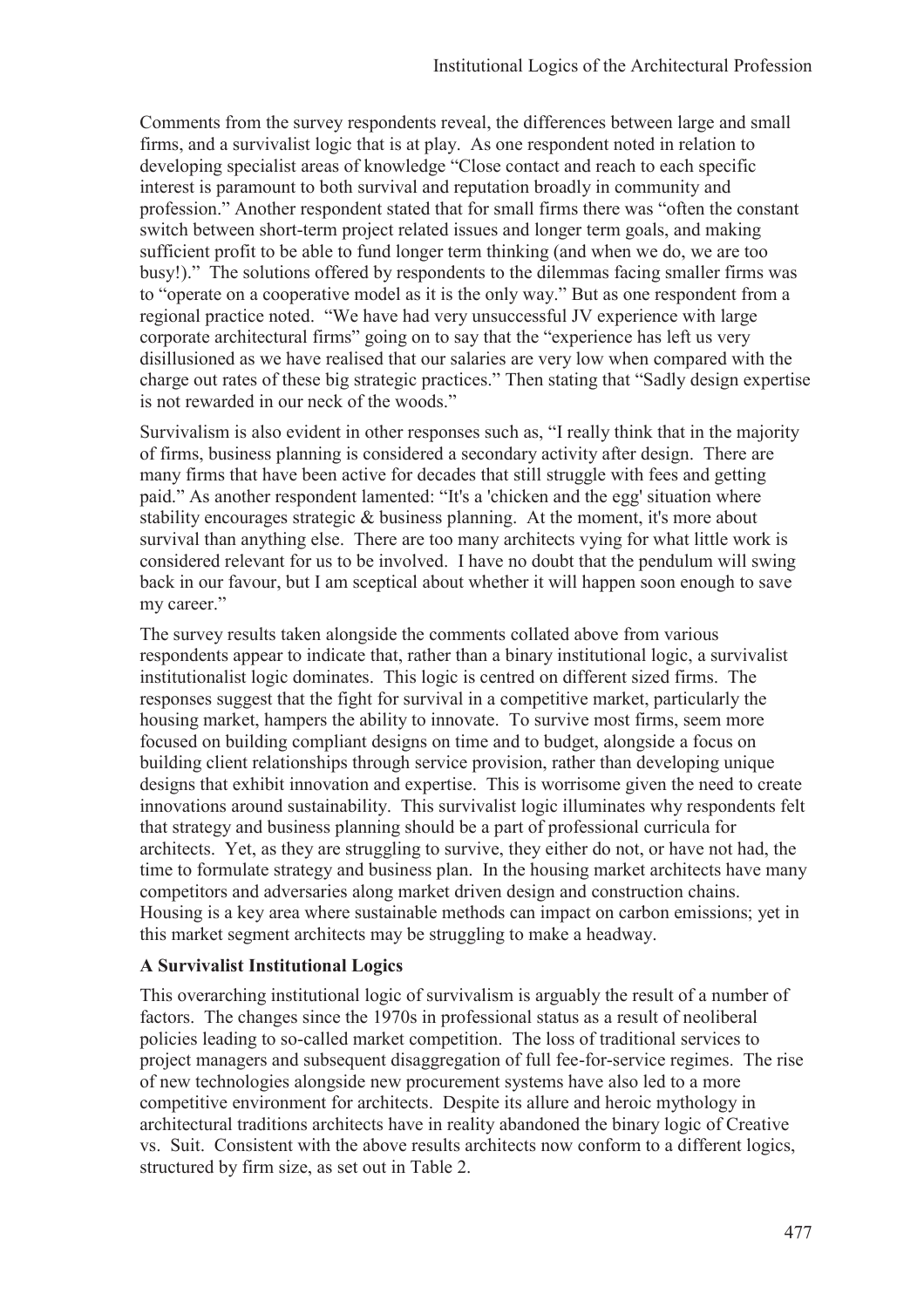Tribes: Tribes are small community based and local practices. These firms create a design knowledge ecosystem around their own local field of practice. These are small firms which develop linkages both within their teams and the communities that surround them. These firms inwardly focused are bottom up in the way they create design knowledge. They are collaborative and community orientated. Whilst a single designer may dominate these tribes the emphasis is on consultation. As many of these firms feel they are struggling to survive these Tribes will sometimes form together to make bigger firms.

Warlords: Warlords are best exemplified by the so-called star architects. They dominate the national and global systems. These firms create a knowledge ecosystem around themselves that is dominated by a single, style, aesthetic ideology or person. These firms create design knowledge on a project by project basis. However, the creation of design knowledge is secondary as the firm seeks legitimacy through media hits. They are focused on winning prestigious commissions and often create conflict in order to win media presence. They are intent on creating seminal projects that build their reputation in the architectural canon.

Transformers: Are large multi-disciplinary and networked firms that work within the global system and often across borders. In these firms, design, knowledge, systems and governance are integrated. These firms create highly specialised design knowledge which is integrated into their own systems. As a result, these firms are large enough to anticipate, create, design and deliver large meg-projects such as urban infrastructure and cities. These firms are intent on building projects that enable the firm to be continually self-sustaining. They transform as they their constituent networks ebb and flow.

| Characteristics                                            | Tribal Logic                                                                                    | Warlord Logic                                                                                         | Transformers Logic                                                                                       |
|------------------------------------------------------------|-------------------------------------------------------------------------------------------------|-------------------------------------------------------------------------------------------------------|----------------------------------------------------------------------------------------------------------|
| Name                                                       | <b>Community Architects</b>                                                                     | <b>Star Architects</b>                                                                                | Mega-firms                                                                                               |
| Survival and<br>conflict modes:                            | Territories dominated<br>through local<br>knowledge. Avoids<br>conflict in order to<br>survive. | Territories dominated via<br>media channels. Creates<br>conflict in order to build<br>media presence. | Territories constantly<br>captured, expanded and<br>rebuilt. Resolves<br>conflict in order to<br>govern. |
| Economic System                                            | Local Capitalism                                                                                | Regional and Global                                                                                   | Global                                                                                                   |
| Sources of<br>Identity                                     | Community                                                                                       | Global Media                                                                                          | Revenue Growth and<br>Entrepreneurship.                                                                  |
| Sources of<br>Legitimacy and<br>Authority<br>(Question 11) | Reputation of Architect,<br>design outcomes and<br>design practices.                            | Media hits, prestigious<br>projects and academic<br>positions.                                        | Revenue, global reach<br>and size of firm extent<br>of specialisation.                                   |
| Basis of Mission<br>(Question 12)                          | Personal Reputation of<br>firm with clients,<br>Win prestige and<br>Awards                      | Knowledge and range of<br>specialisations<br>Reach of firm into new<br>markets.                       | Predatory<br>Revenue growth and<br>Profit.<br>Integration of smaller<br>firms.                           |
| Basis of Attention<br>(Question 13)                        | Bottom up design and<br>consultation processes                                                  | Avant-gardism.<br>Reputation in the<br>architectural canon.                                           | R&D Integrated<br>Systems and<br>Governance,                                                             |

*Table 2: Institutional logics model for Architectural firms*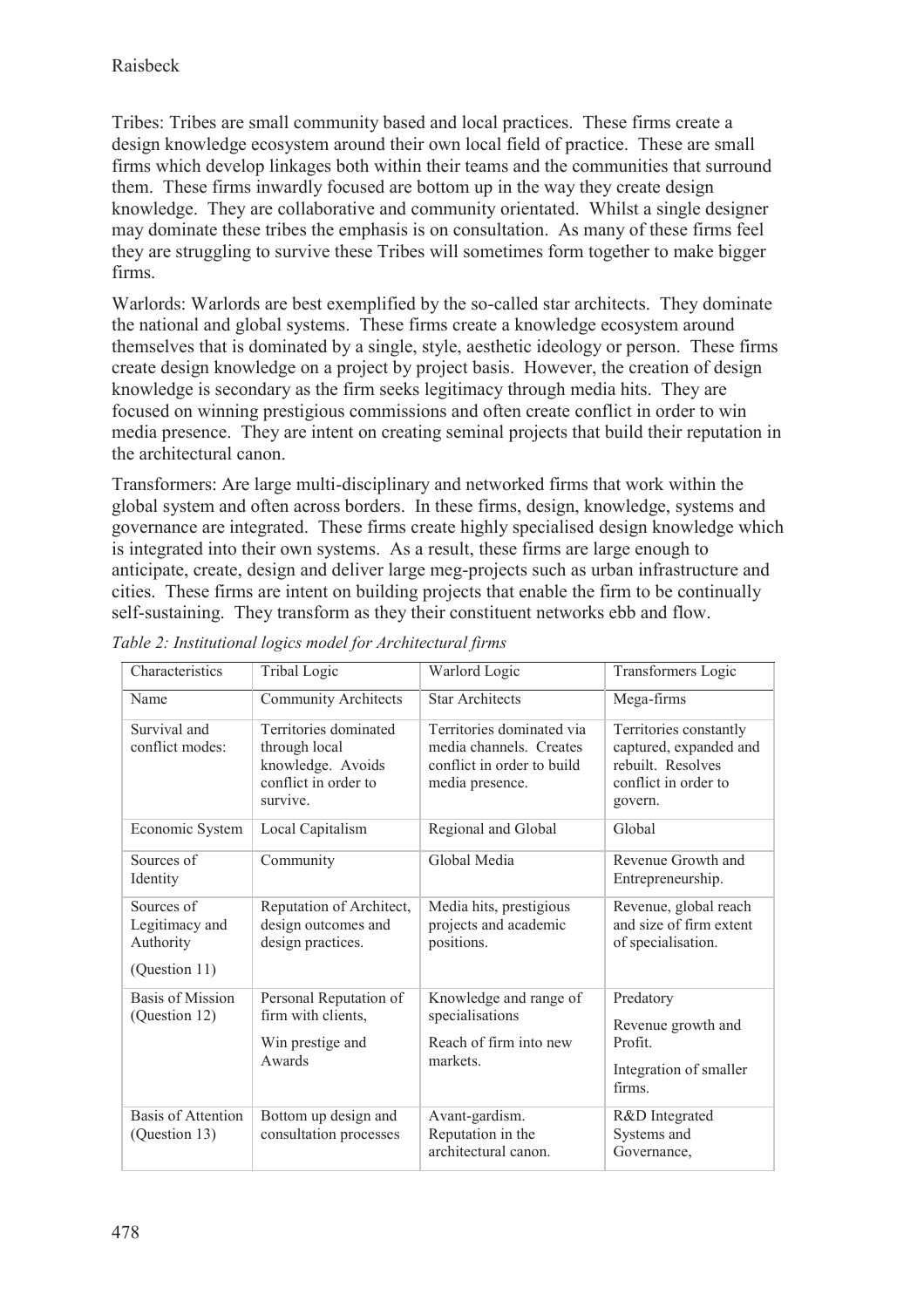|                                          |                                                                           |                                                                                                    | Infrastructure<br>Technologies                                                            |
|------------------------------------------|---------------------------------------------------------------------------|----------------------------------------------------------------------------------------------------|-------------------------------------------------------------------------------------------|
| Basis of Strategy<br>(Question 14)       | Any clients sponsors or<br>patrons. Increase<br>community<br>connections. | Increase corporate clients<br>Stable and recurring client<br>base Increase markets for<br>services | <b>Entrepreneurial Futures</b><br>Mega-Projects<br>Knowledge creation and<br>integration. |
| Governance<br>Mechanism<br>(Question 15) | Atelier. Professional                                                     | Singular Warlord or Star<br>Architect. Project teams                                               | Corporate. Multi-<br>functional groups.<br><b>Networks</b>                                |

## **CONCLUSION**

This research questions dichotomising, binary or overly simplistic notions of the logics at play in the architectural profession. In previous work an interpretation of logics in relation to architectural practice has tended to reify around a number of binary and over simplistic notions. Whilst this paper only seems to extend these notions, by replacing a binary logics with a tripartite one, this tripartite model is only a first step to beginning to develop models of architectural practice that embrace complex ecologies and logics of practice. Bronfenbrenner's social ecological model points to an approach that could be explored further (Bronfenbrenner 2009). Arguably, the development of institutional logics framework is a two-stage process. In the first stage categories are identified and in the second stage these categories are conceptualised, each on a spectrum, with non-static and perhaps overlapping or nested relationships.

The survivalist logic model proposed here could be easily tested in further surveys and research. Indeed, a grounded theory approach might also better justify this research. A Google Analytics analysis of the websites of each of the above types of firms would help to confirm and refine the model. More research is required to more accurately identify and quantify the financial dynamics that underpin the survivalist logic. For example, how many firms in the tribal class are profitable? How different firms come into existence, operate and change over time in for example from a tribal; to Warlord logic to a Transformers logic. Comparative case studies of the different types would also clarify these matters. Following on from Jia and Rowlinson (2015) and Jia et al., (2017) these types could be characterised as different design systems which operate at different institutional levels.

Since the 1980s Australian architects have been told taught that architectural design is important. This has been reinforced via the AIA peer awards system, publication and through networks of established patronage. This notion has in turn reinforced the idea that architects are designers who oppose the strictures of business planning and managerial efficiency. Yet, architects recognise the importance of strategy formulation and business planning practices. If anything, the survey responses indicate an emphasis more on business planning than a drive for design. This is because many Australian architects are driven by the need to survive as the competitive environment eats away at their livelihood and destroys their profession.

### **REFERENCES**

- Besharov, M L and Smith, W K (2014) Multiple institutional logics in organizations: Explaining their varied nature and implications. *Academy of Management Review*, **39**(3), 364-381.
- Bordass, B and Leaman, A (2013) A new professionalism: Remedy or fantasy? *Building Research & Information*, **41**(1), 1-7.